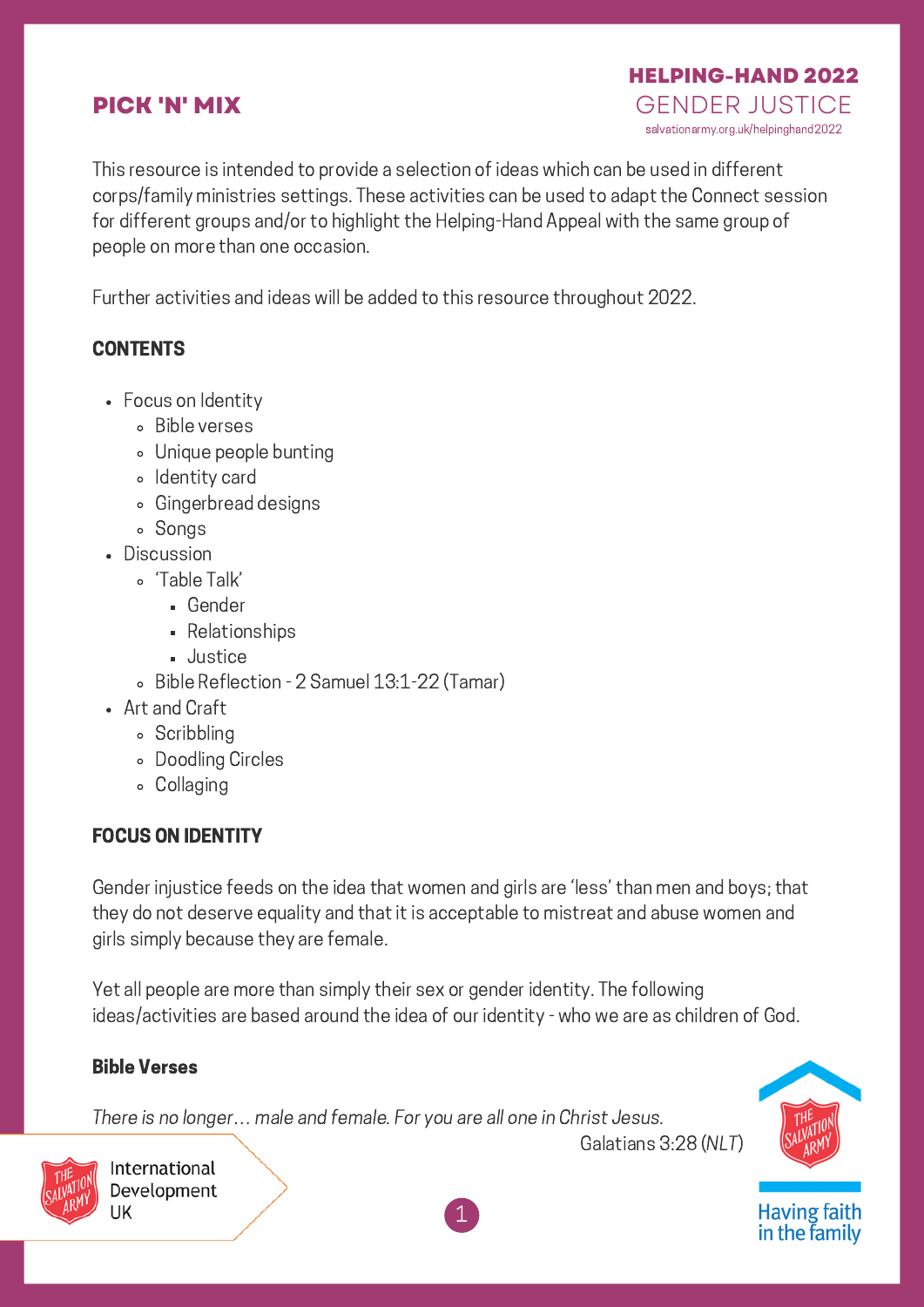So God created human beings in his own image. In the image of God he created them; male and female he created them.

Genesis 1:27 (NLT)

See how very much our Father loves us, for he calls us his children, and that is what we are! 1 John 3:1a (NLT)

### UNIQUE PEOPLE BUNTING

All people are made in the image of God. We are all unique but equally loved by God. Think about what makes you unique. Is it your sense of humour, your smile, your interests?

Take one of the cut-out people and draw yourself as God sees you.

Once you have decorated the person as yourself, join it with a paper fastener to another cutout person until you have a set of unique bunting to display.

**Talk about:** Yourself! Describe yourself to the rest of the group, highlighting your similarities to other people as well as the things that make you unique (the things that make you YOU!). Thank God for making you the way you are.

**Note:** The outline provided for the cut-out is a gender-neutral body to allow people to customise it as they wish without typical stereotypes enforced.

You will need: Cardboard cut-out people shapes (attached), items to decorate with (crayons, felt-tip pens, felt, beads, pipe cleaners, fabric etc), paper fasteners.

# IDENTITY CARD

How would you describe yourself? What interests do you have? What hobbies do you enjoy? Where do you live?

Use the templates to create your own ID card. Draw a picture of yourself in the small square and add your fingerprint as well as special features about yourself, interesting facts and hobbies etc.

**Talk about:** Some women are treated badly simply because they are female - their opportunities are limited, they are dismissed, ignored and abused. They are treated a certain way because of their gender. But this is only one aspect of who they are.





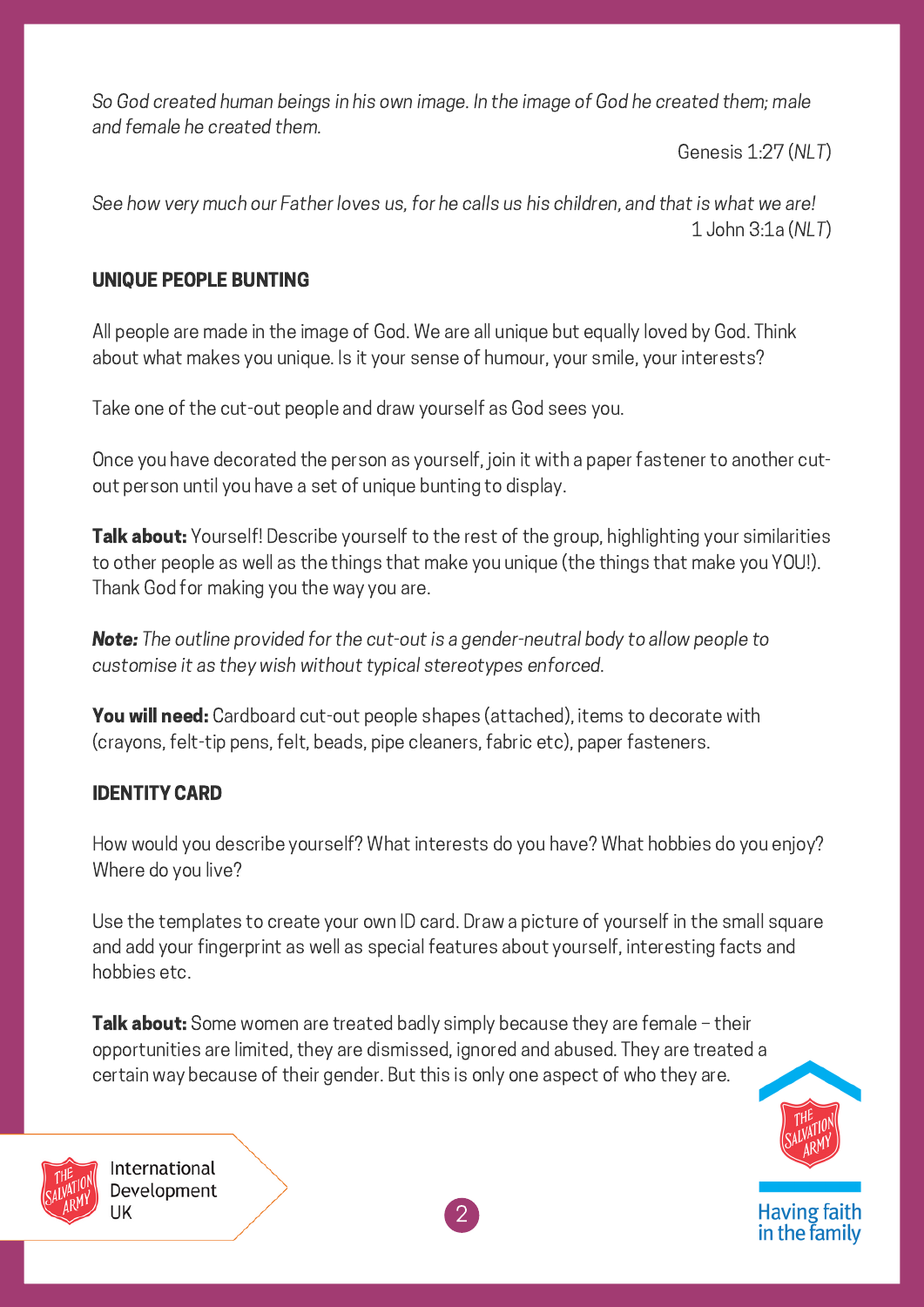How would you feel if people treated you a certain way because of your gender? Do you think this would give a full picture of who you are and the potential you have? Do you think this is fair or just? What would you do about it?

### GINGERBREAD DESIGNS

Prepare a simple gingerbread dough. Give people the opportunity to shape their piece of dough however they choose. Provide a selection of cutters and stencils. If you have the facilities to do so, bake the dough and eat the biscuits together as you discuss the following.

**Talk about:** We are all different, but we are equally loved and valued by God. What are some of the ways we can celebrate our differences and learn from one another?

#### **SONGS**

- ['F](https://www.youtube.com/watch?v=e_bj6mjUj7k)or The [One'](https://www.youtube.com/watch?v=e_bj6mjUj7k) Brian and Jenn Johnson
- ['Who](https://www.youtube.com/watch?v=IcC1Bp13n_4) You Say I Am' Reuben Morgan and Ben Fielding
- ['Child](https://www.youtube.com/watch?v=cNeNGN2q-r8) of God' Kathryn Scott
- ['Matter'](https://www.youtube.com/watch?v=fMFwpUPi4Ag) For King & Country
- *['Y](https://www.youtube.com/watch?v=oZvKJl1kK8g)ou [Say'](https://www.youtube.com/watch?v=oZvKJl1kK8g)* Lauren Daigle

# ART AND CRAFT

#### **SCRIBBLING**

Some crafts can help us unpack thoughts and feelings. For children who have suffered trauma, enabling them to explore in a safe way is really important.

Scribbling - making spontaneous art - can help process angry thoughts and feelings. Have a go using pencils, biros or felt tipped pens or all three!



3



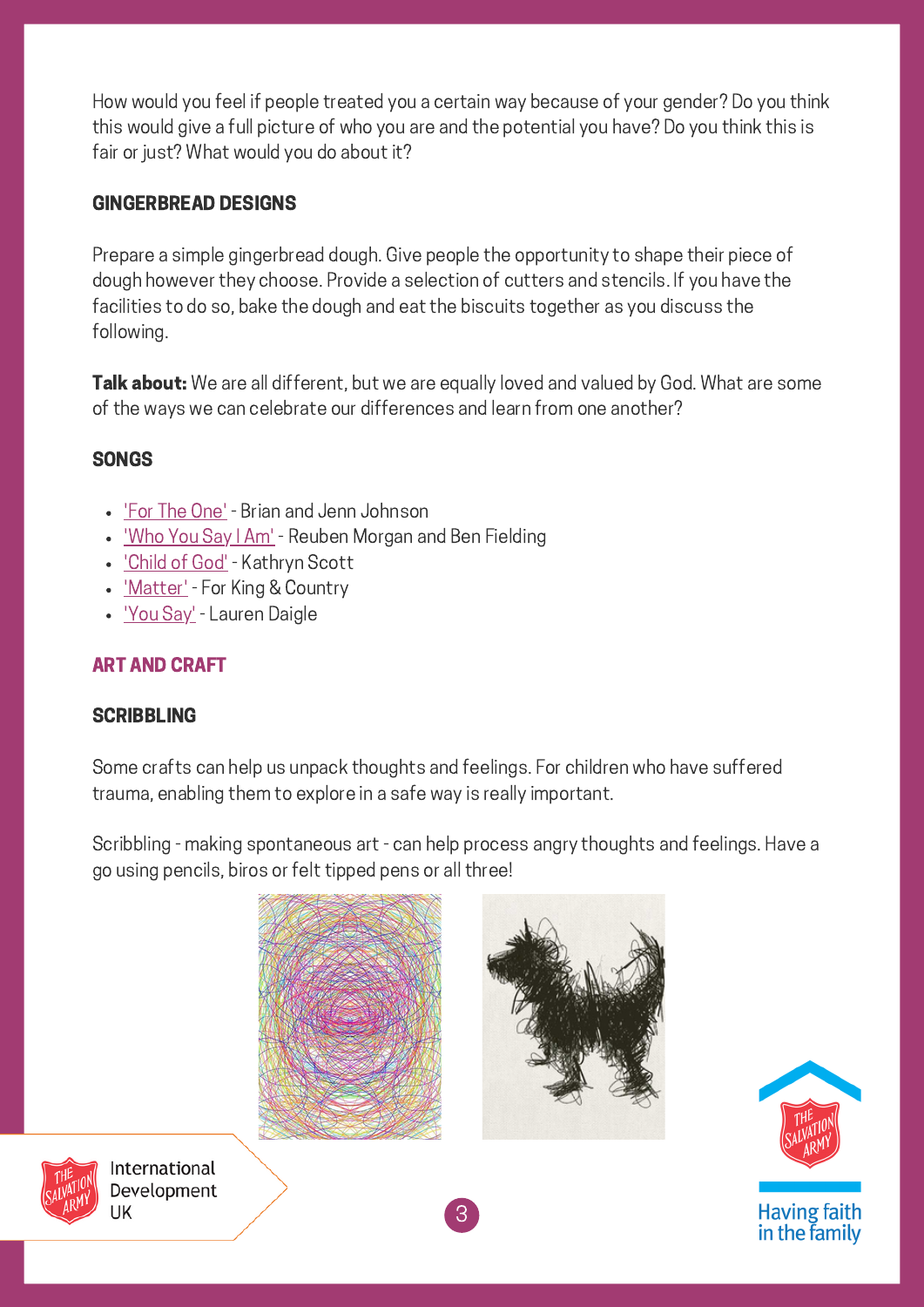#### DOODLING CIRCLES

Sometimes known as mandala, a Doodling Circle is an abstract design that is usually circular in form. In fact, "mandala" is simply a Sanskrit word that means "circle". Doodling Circles generally have one identifiable centre point, from which emanates an array of shapes and forms. They might also contain recognisable images that carry meaning for the person who is creating it, such as a flower, heart, paw print etc.

As with any doodling, creating a circle can be mindful time. Designing your own doodling circle can be both inspirational and therapeutic.

Using the template, and commencing wherever you like on the circle, begin with a shape which will become a repeating pattern. For example, if you draw a circle on one of the lines, be sure to draw it in the same spot on the other lines.

Repetition is a key element in creating this kind of doodle. As you draw more and more designs, your circle will start to look more complex.

The key is to take it slowly, drawing one shape at a time and going around the whole circle drawing that one shape in the right place.

Then you build on that shape by drawing other shapes around the circle in the same manner.

You can use one colour or many. It's your choice.

**Think about:** Which images do you like to use, angular or organic? Which colours help you enjoy the doodling most, pale or bright? Can the doodling circle help you as you pray?

# COLLAGING

Collaging involves using scraps to make something beautiful – the art of reclaiming and redeeming.

Tear strips from magazines or newspapers and build up a different picture. Be aware of colours and textures that help create something recognisable or abstract. You might also want to write some notes about how the process leads your thinking, praying or wondering about things.





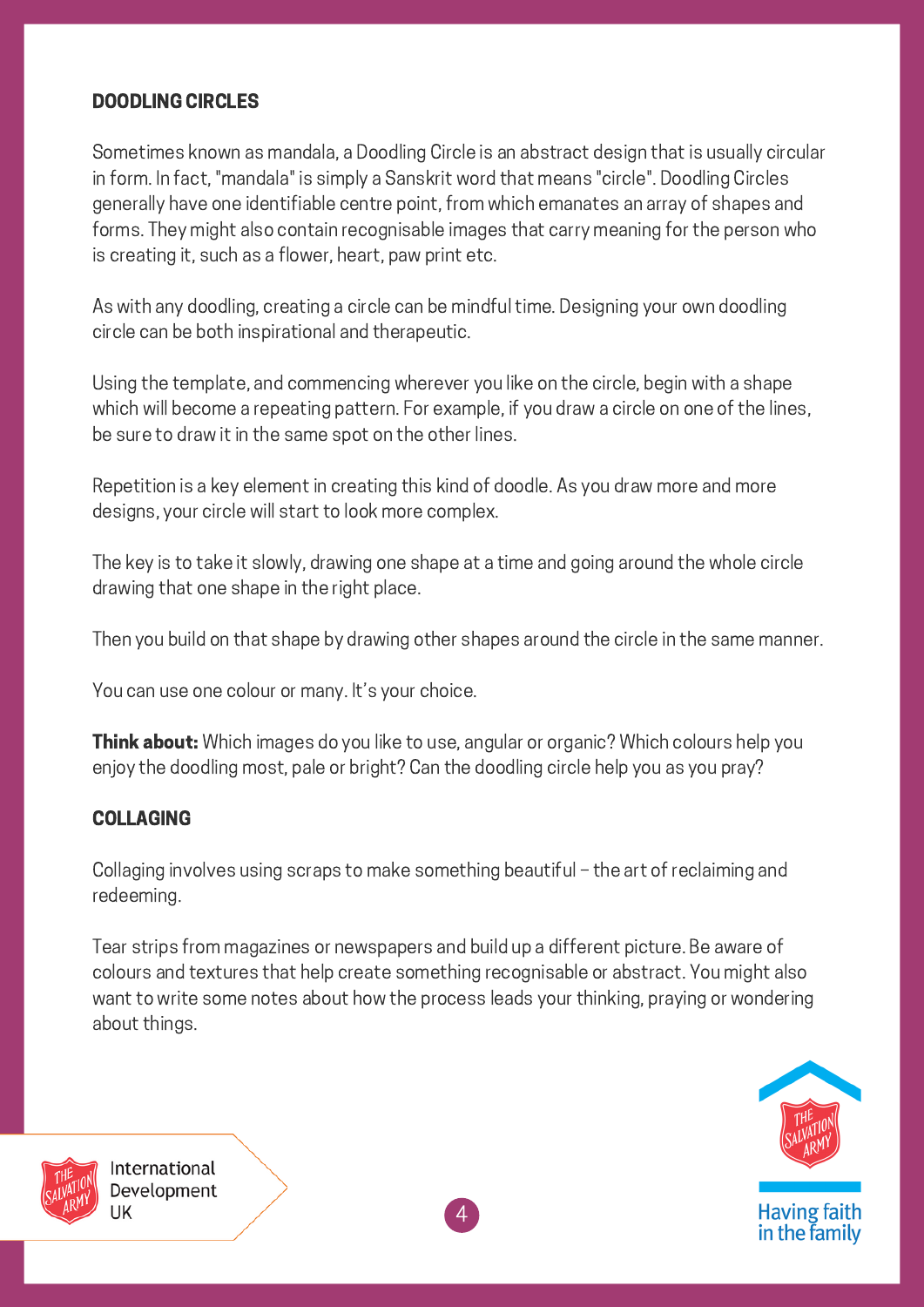#### **DISCUSSION**

# 'TABLE TALK' - GENDER

- Who do you think has life easier, girls or guys? Why?
- Do you think you were raised to view boys and girls as equals?
- Think back to your childhood were there certain activities/tasks at home that only the boys/men would do and only the girls/women would do?
- Do you ever make judgments about others based on gender?
- Should boys and girls be brought up differently?
- How can we encourage the children in our lives both girls and boys not to focus on traditional gender stereotypes?
- What are your thoughts about violence being a family issue rather than a public issue?

# 'TABLE TALK' - RELATIONSHIPS

Watch Sofia's Story or read Elena's Story before discussing these questions as a group:

- What are your initial reactions to hearing Sofia's story?
- What are your initial reactions to reading Elena's story?
- How would you respond if someone tried to control or manipulate you?
- What are some expectations we have around romantic relationships that may allow violence and abuse to take place?
- In what ways can you make a positive impact on your family?
- What would you do if you found out your friend was emotionally, physically, verbally or financially abusing their wife or partner?

# 'TABLE TALK' - JUSTICE

- Where do our thoughts on what is right and wrong come from?
- What injustices make you angry?
- What might stop you getting involved in challenging the injustices of domestic abuse and violence against women and girls – especially in an international context?
- What would you be willing to do to promote gender justice in your own setting (home, work, college etc)?
- Do any of your thoughts and feelings about the issue of violence against women and girls surprise you?
- How can you respond to the injustices you have heard about through the Helping-Hand Appeal?



**Having faith** in the family



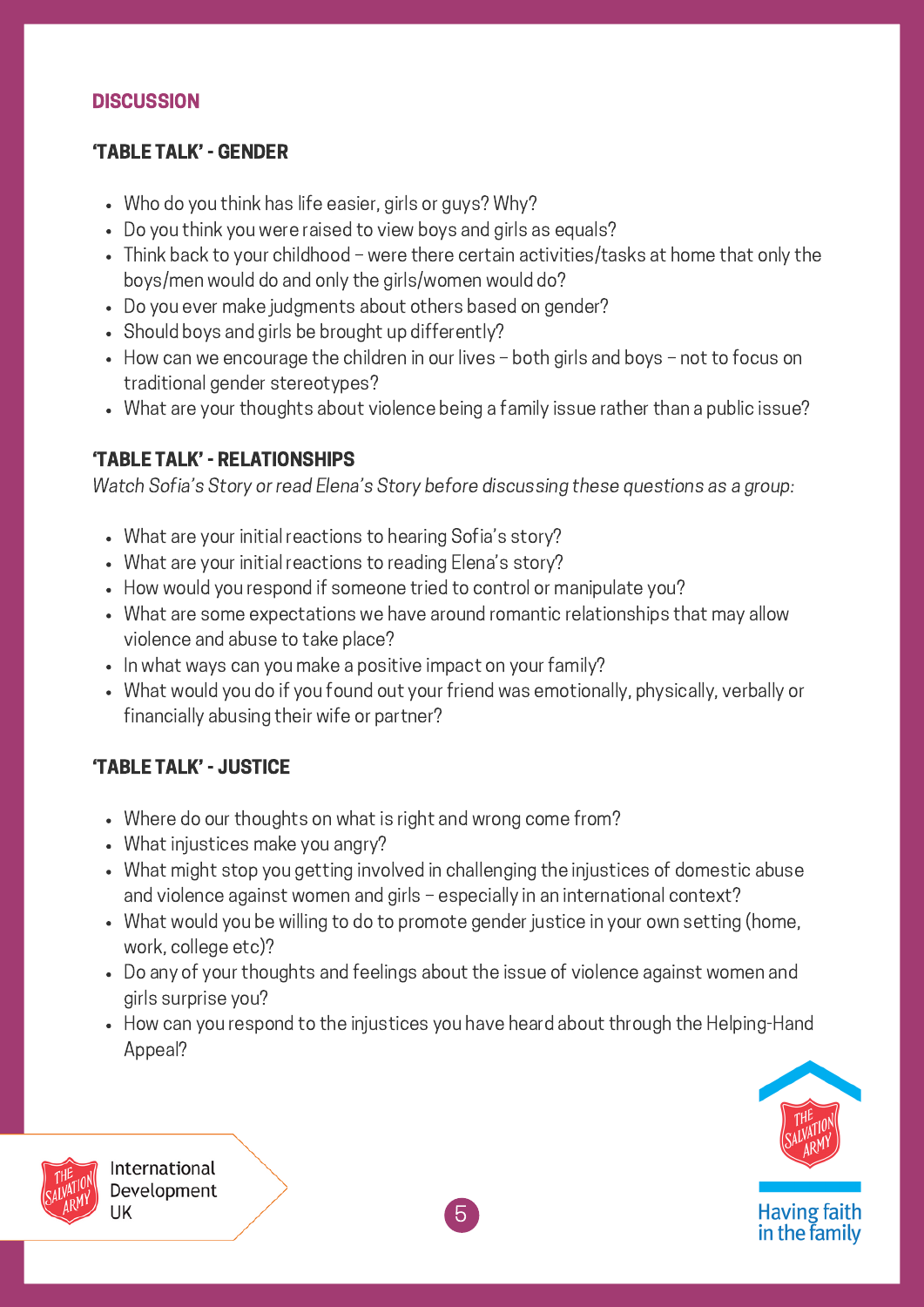#### BIBLE REFLECTION

Read 2 Samuel 13:1-22

In Tamar's story we find a rape which combines elements of incest and domestic violence. There is a conspiracy of men aiding and abetting the perpetrator of the crime and a male conspiracy of silence after the act. Finally, there is a raw form of retribution in the end, but this brutal act of revenge is done quite apart from the victim.

All power to act or even to speak is taken away from Tamar. In the end, the father to all three of the principle characters in this drama, as well as all his servants, are seen to mourn bitterly day after day, yet not for the victim, but for the rapist and his brother.

Tamar's story remains relevant. Her story has many comparisons to those we hear today:

- Tamar was sexually assaulted, not by a stranger, but by someone she knew
- The violation did not happen in a desolate, remote place. She was attacked by a trusted member of her family.
- Tamar resisted the advances of her half-brother, yet this was not respected
- When Tamar sought help, she was told to hush it up
- The process for achieving justice and restitution was taken out of her hands entirely and carried forward by her brother
- The perpetrator becomes the centre of the story, and the focus of concern

This is a story about the exercise of power and domination by a group of men. They exploit Tamar's kindness, culturally-instilled obedience and her upbringing to take care of the other.

There is little female agency in this story – no other women are even recorded as having a voice or coming to Tamar's aid. It became men's business; and in the end, it was Tamar's perpetrator for whom her father mourned, not for her. Indeed, the end of Tamar's story happens without her.

Whether the act is rape, sexual harassment, battery or the sexual abuse of a child, all of our approaches toward prevention, as well as intervention and healing, will fail until we recognize these not as acts of passion, lust or temper but as acts of power and aggression.

#### Discussion Questions

- What are the actions and responses of Tamar in this story?
- What are the actions and responses of the male characters in this story? Continued on next page



Having faith<br>in the family



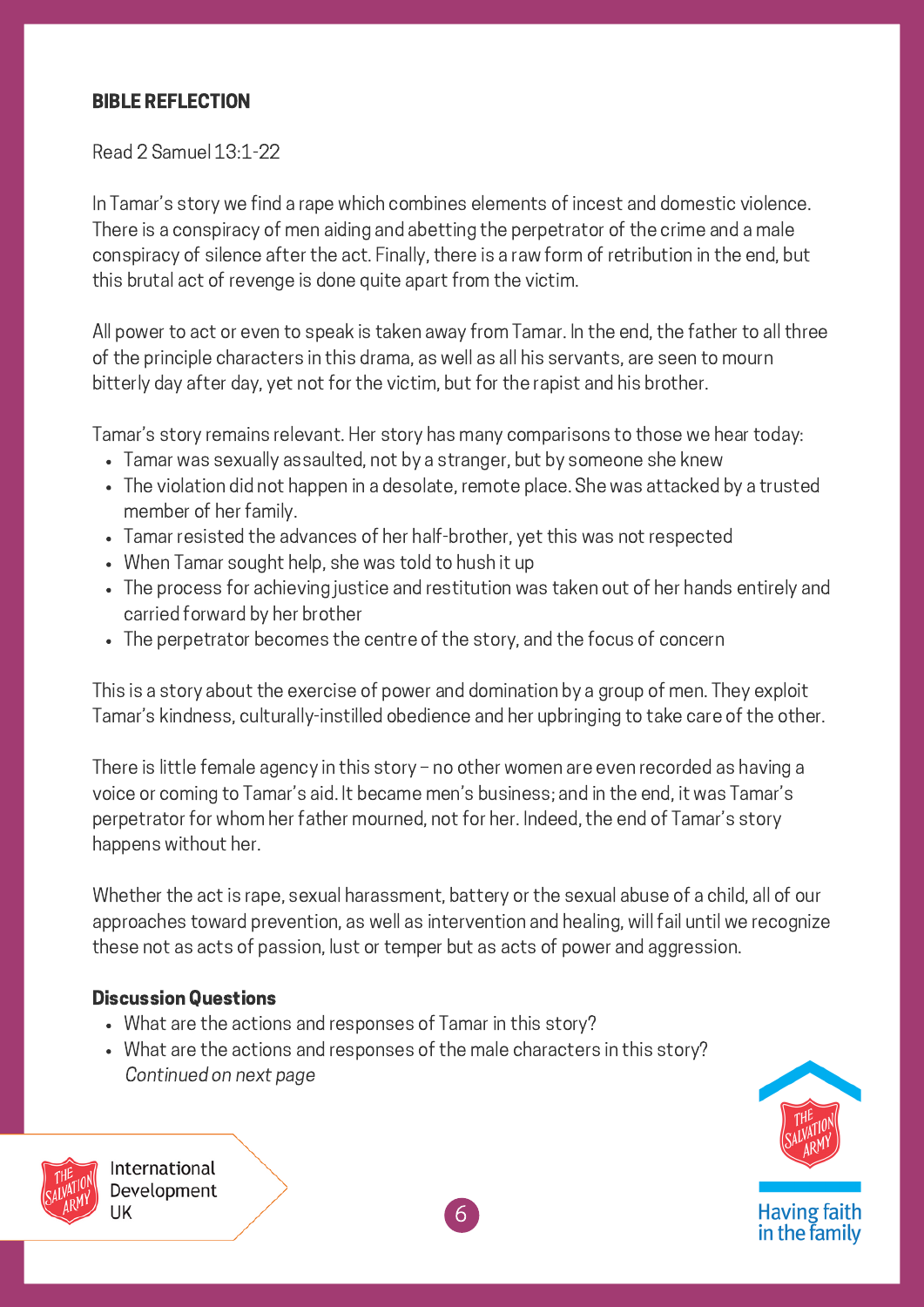#### Discussion Questions (continued)

- Tamar attempted to speak out about her abuse but was silenced. What is the response to women today who speak out about abuse?
- How should a church respond when there is an incidence of rape in its community?
- How can we ensure that victims/survivors remain at the centre of their story?





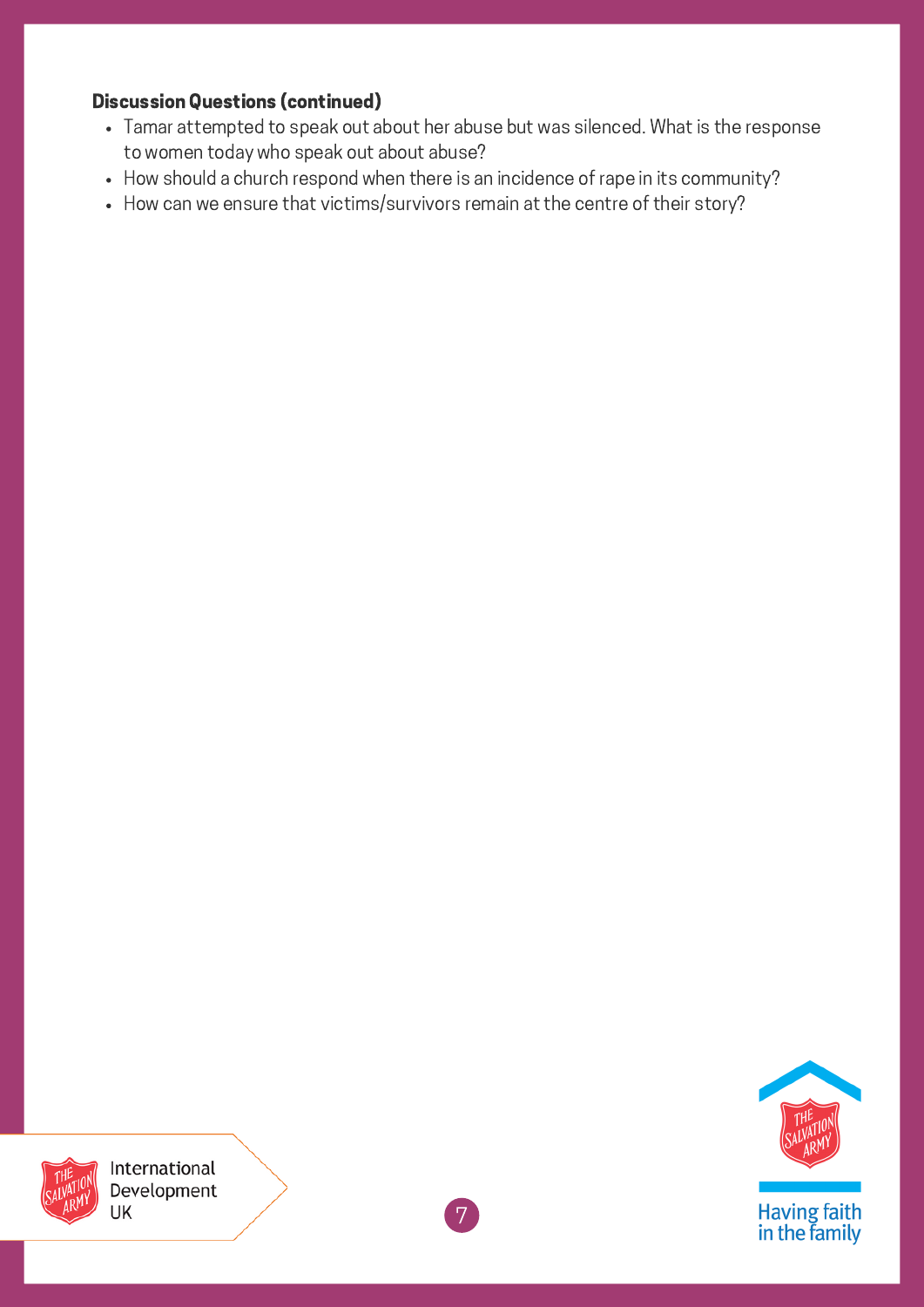# MANDALA TEMPLATE

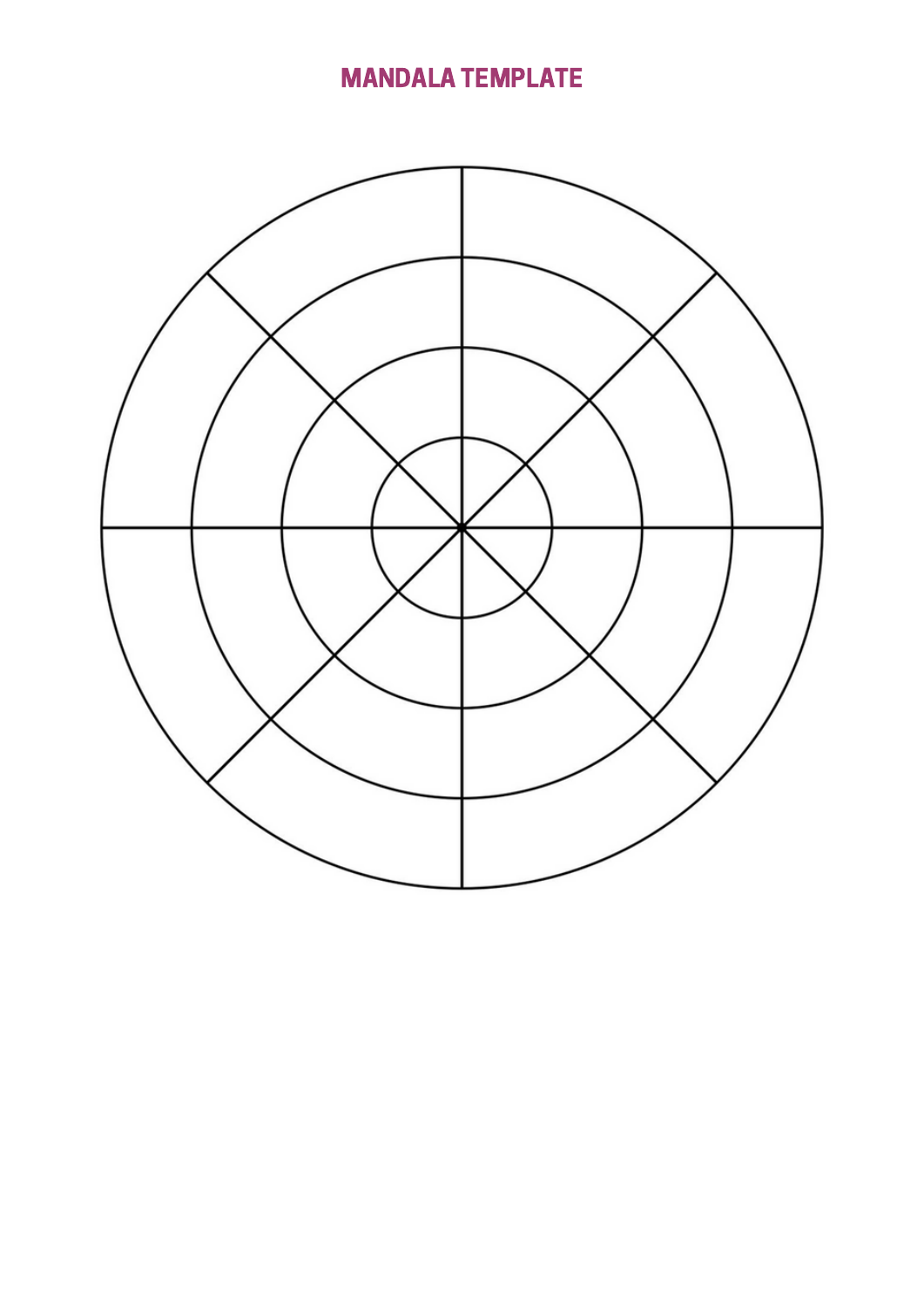# IDENTITY BADGE

| <b>IDENTITY BADGE</b> |               |  |
|-----------------------|---------------|--|
| <b>Name</b>           |               |  |
|                       |               |  |
| <b>Place of Birth</b> | <b>Age</b>    |  |
|                       |               |  |
| <b>Eye Colour</b>     | <b>Height</b> |  |
|                       |               |  |

| <b>Hobbies</b>           |                    |
|--------------------------|--------------------|
| <b>Interesting Facts</b> | <b>Fingerprint</b> |